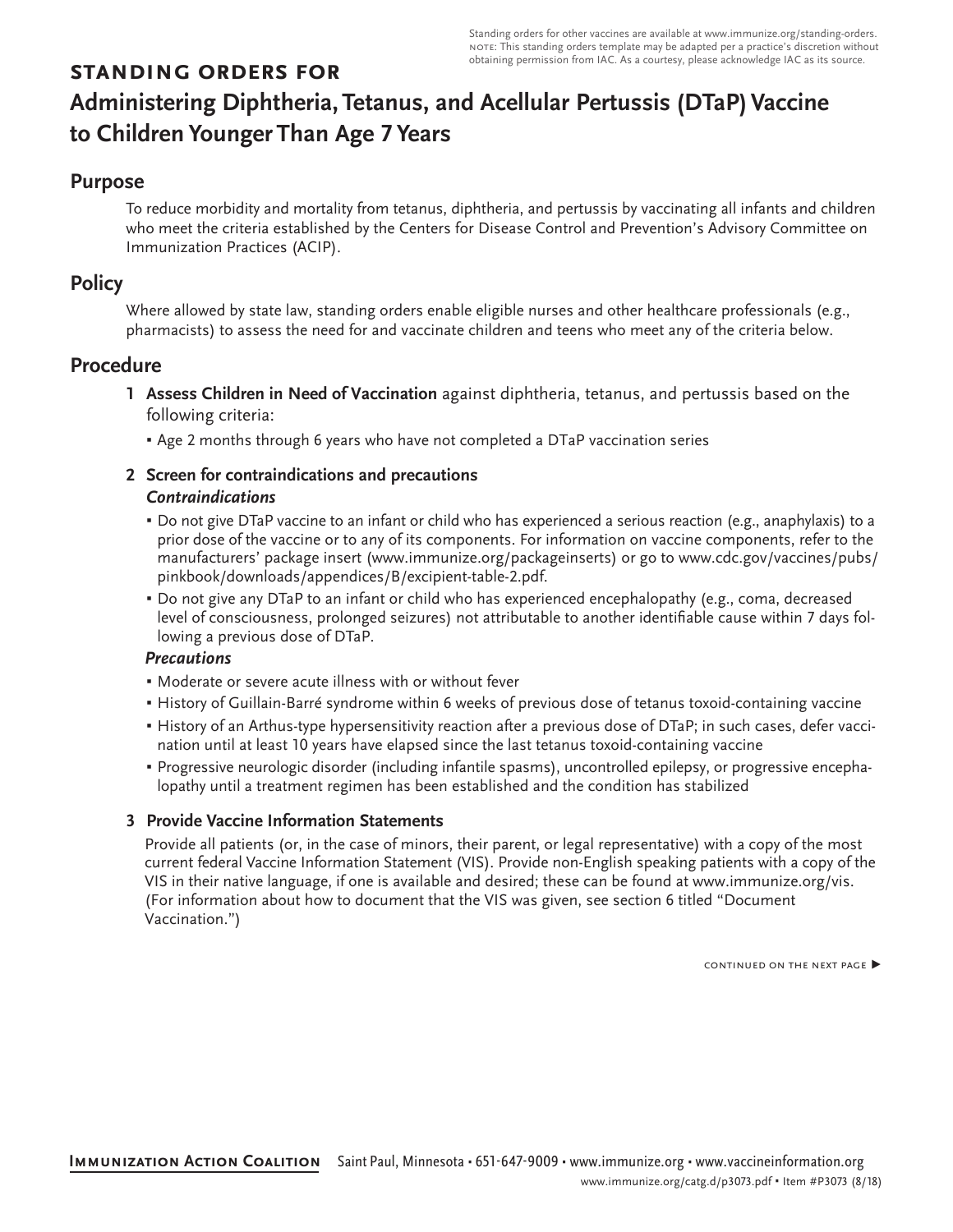### **4 Prepare to Administer Vaccine**

Choose the needle gauge, needle length, and injection site according to the following chart:

| <b>AGE OF INFANT/CHILD</b> | <b>NEEDLE GAUGE</b> | <b>NEEDLE LENGTH</b> | <b>INJECTION SITE</b>       |
|----------------------------|---------------------|----------------------|-----------------------------|
| Younger than 12 months     | יי ד<br>$22 - 25$   |                      | Anterolateral thigh muscle  |
| 12 through 35 months       | $22 - 25$           | $1 - 11/4$ "         | Anterolateral thigh muscle* |
|                            |                     | $5/8$ **-1"          | Deltoid muscle of arm       |
| 3 through 10 years         | $22 - 25$           | $5/8**-1"$           | Deltoid muscle of arm*      |
|                            |                     | $1 - 11/4$ "         | Anterolateral thigh muscle  |
| 11 through 18 years        | $22 - 25$           | $5/8**-1"$           | Deltoid muscle of arm*      |
|                            |                     | $1 - 11/2$ "         | Anterolateral thigh muscle  |

\* Preferred site.

\*\* A ⅝" needle may be used for children for IM injection in the deltoid muscle only if the skin is stretched tight, the subcutaneous tissue is not bunched, and the injection is made at a 90-degree angle.

**5 Administer DTaP vaccine,** 0.5 mL, via the intramuscular (IM) route, according to the following tables:

#### *Schedule for routine vaccination*

| <b>VACCINE AND DOSE</b><br><b>NUMBER</b> | <b>RECOMMENDED</b><br><b>AGE FOR THIS</b><br><b>DOSE</b> | <b>MINIMUM AGE</b><br><b>FOR THIS DOSE</b> | <b>RECOMMENDED</b><br><b>INTERVAL TO</b><br><b>NEXT DOSE</b> | <b>MINIMUM</b><br><b>INTERVAL TO</b><br><b>NEXT DOSE</b> |
|------------------------------------------|----------------------------------------------------------|--------------------------------------------|--------------------------------------------------------------|----------------------------------------------------------|
| DTaP #1                                  | 2 months                                                 | 6 weeks                                    | 8 weeks                                                      | 4 weeks                                                  |
| DTaP#2                                   | 4 months                                                 | 10 weeks                                   | 8 weeks                                                      | 4 weeks                                                  |
| DTaP#3                                   | 6 months                                                 | 14 weeks                                   | $6-12$ months <sup>1</sup>                                   | $6$ months <sup>1</sup>                                  |
| DTaP#4                                   | 15-18 months                                             | 15 months                                  | 3 years                                                      | 6 months                                                 |
| DTaP#5                                   | 4–6 years                                                | 4 years                                    |                                                              |                                                          |

**note:** For individuals who failed to complete the schedule as stated above, do not start over. Simply follow the schedule below.

### *Schedule for catch-up vaccination*

| <b>NUMBER OF PRIOR</b><br><b>DOCUMENTED</b> | MINIMUM INTERVAL BETWEEN DOSES OF DTAP VACCINE<br>STARTING FROM THE MOST RECENT DOSE GIVEN |                  |                         |                         |  |
|---------------------------------------------|--------------------------------------------------------------------------------------------|------------------|-------------------------|-------------------------|--|
| <b>DOSES</b>                                | <b>DOSE 1 TO DOSE 2</b>                                                                    | DOSE 2 TO DOSE 3 | DOSE 3 TO DOSE 4        | DOSE 4 TO DOSE 5        |  |
| Unknown                                     | 4 weeks                                                                                    | 4 weeks          | $6$ months <sup>2</sup> | $6$ months <sup>3</sup> |  |
|                                             | 4 weeks                                                                                    | 4 weeks          | $6$ months <sup>2</sup> | $6$ months <sup>3</sup> |  |
|                                             | 4 weeks                                                                                    | 4 weeks          | $6$ months <sup>2</sup> | $6$ months <sup>3</sup> |  |
| າ                                           |                                                                                            | 4 weeks          | $6$ months <sup>2</sup> | $6$ months <sup>3</sup> |  |
| 3                                           |                                                                                            |                  | $6$ months <sup>2</sup> | $6$ months <sup>3</sup> |  |
| 4                                           |                                                                                            |                  |                         | $6$ months <sup>3</sup> |  |

#### **notes**

- 1 If a child age 12 months or older received dose #4 with an interval less than 6 months but more than 4 months, the dose does not need to be repeated.
- 2 Infants should be no younger than age 12 months when receiving dose #4.
- 3 Dose #5 should be given no younger than age 4 years. Dose #5 is not necessary if dose #4 was given after age 4 years.

CONTINUED ON THE NEXT PAGE ▶